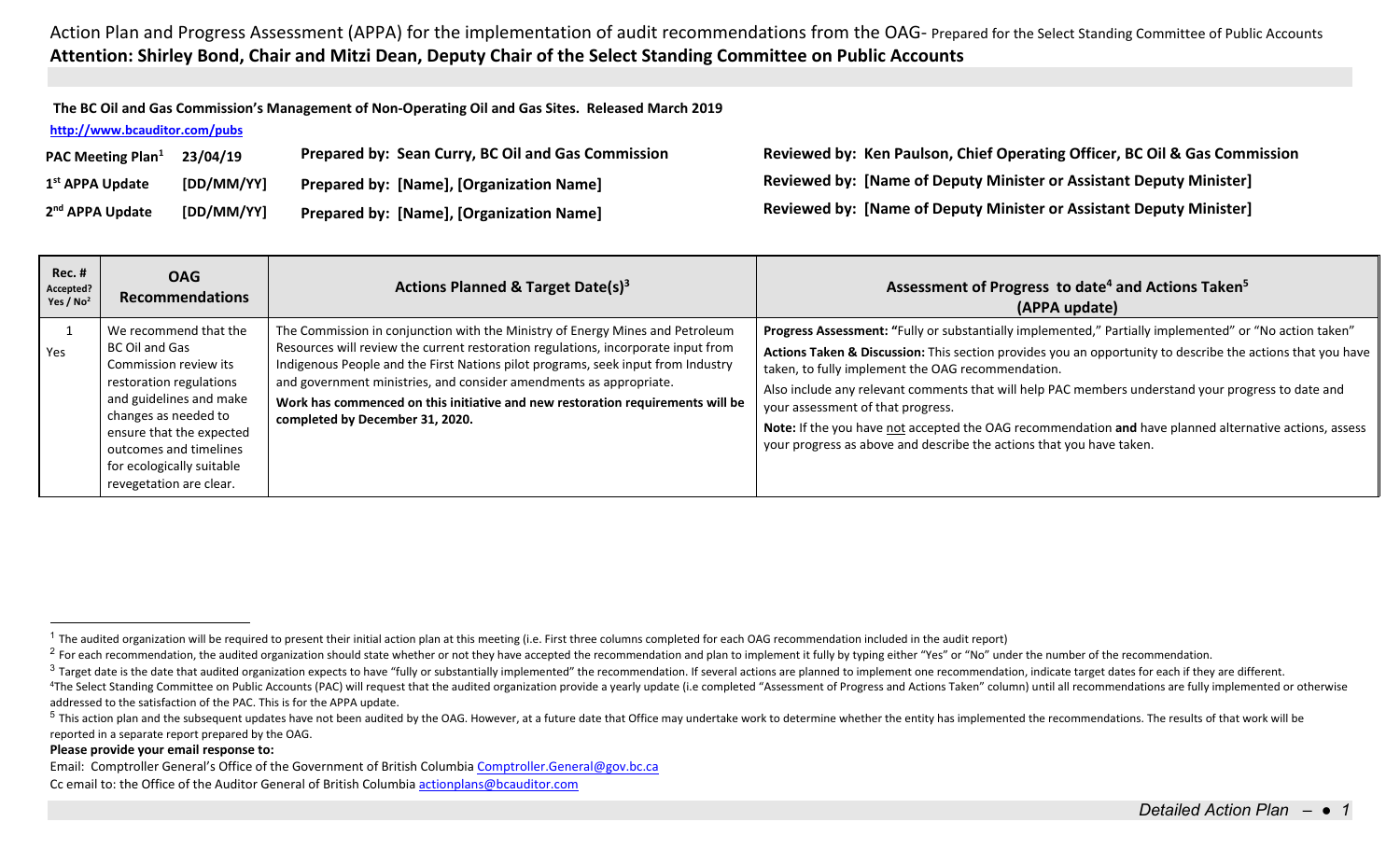| <b>Rec. #</b><br>Accepted?<br>Yes / No <sup>2</sup> | <b>OAG</b><br><b>Recommendations</b>                                                                                                                                                                                                                                                | Actions Planned & Target Date(s) <sup>3</sup>                                                                                                                                                                                                                                                                                                                                                                                                                                                                                                                                                                                                                             | Assessment of Progress to date <sup>4</sup> and Actions Taken <sup>5</sup><br>(APPA update) |
|-----------------------------------------------------|-------------------------------------------------------------------------------------------------------------------------------------------------------------------------------------------------------------------------------------------------------------------------------------|---------------------------------------------------------------------------------------------------------------------------------------------------------------------------------------------------------------------------------------------------------------------------------------------------------------------------------------------------------------------------------------------------------------------------------------------------------------------------------------------------------------------------------------------------------------------------------------------------------------------------------------------------------------------------|---------------------------------------------------------------------------------------------|
| 2.<br>Yes                                           | We recommend that the<br><b>BC Oil and Gas</b><br>Commission complete its<br>work to develop and<br>implement regulations,<br>policies and procedures to<br>ensure that operators<br>decommission wells and<br>restore sites in a timely<br>manner.                                 | The passing of Bill 15 in 2018 provides the Commission with the authority to<br>develop regulations for timely restoration outcomes.<br>Regulatory development is underway with new requirements on wells:<br>Providing timelines for restoration of inactive sites along with<br>requirements for work planning and reporting<br>Allowing the Commission to identify priority environmental and cultural<br>$\bullet$<br>sites that will need to be restored within 5 years<br>Providing notice to Indigenous People, land owners and local<br>$\bullet$<br>governments<br>Making B.C. the first province in western Canada to impose timelines for<br>clean up of wells |                                                                                             |
| 3.<br>Yes                                           | We recommend that the<br><b>BC Oil and Gas</b><br>Commission include<br>surface reclamation (Part II<br>of the Certificate of<br>Restoration) as part of its<br>field investigation work to<br>ensure that sites are<br>adequately reclaimed.                                       | Compliance verification of surface reclamation has been included in the 2019/20<br>Certificate of Reclamation verification process.<br>A target sample of 10% of the sites that have received a Certificate of<br>Reclamation will be audited, and will include a verification of surface<br>reclamation.                                                                                                                                                                                                                                                                                                                                                                 |                                                                                             |
| 4.<br><b>Yes</b>                                    | We recommend that the<br><b>BC Oil and Gas</b><br>Commission review, in<br>coordination with ENV, the<br>Memorandum of<br>Understanding and the Oil<br>and Gas Site Classification<br>Tool to ensure the<br>effective oversight of high-<br>risk contaminated oil and<br>gas sites. | In cooperation with the Ministry of Environment and Climate Change Strategy, the<br>Commission will review the Memorandum of Understanding (MoU) and the Oil and<br>Gas Site Classification Tool. The objective of the review is to ensure that there is<br>effective oversight of high-risk contaminated oil and gas sites.<br>The Commission has commenced an internal review of the MoU and will be<br>reaching out to MoECCS by the end of April.                                                                                                                                                                                                                     |                                                                                             |

**Please provide your email response to:**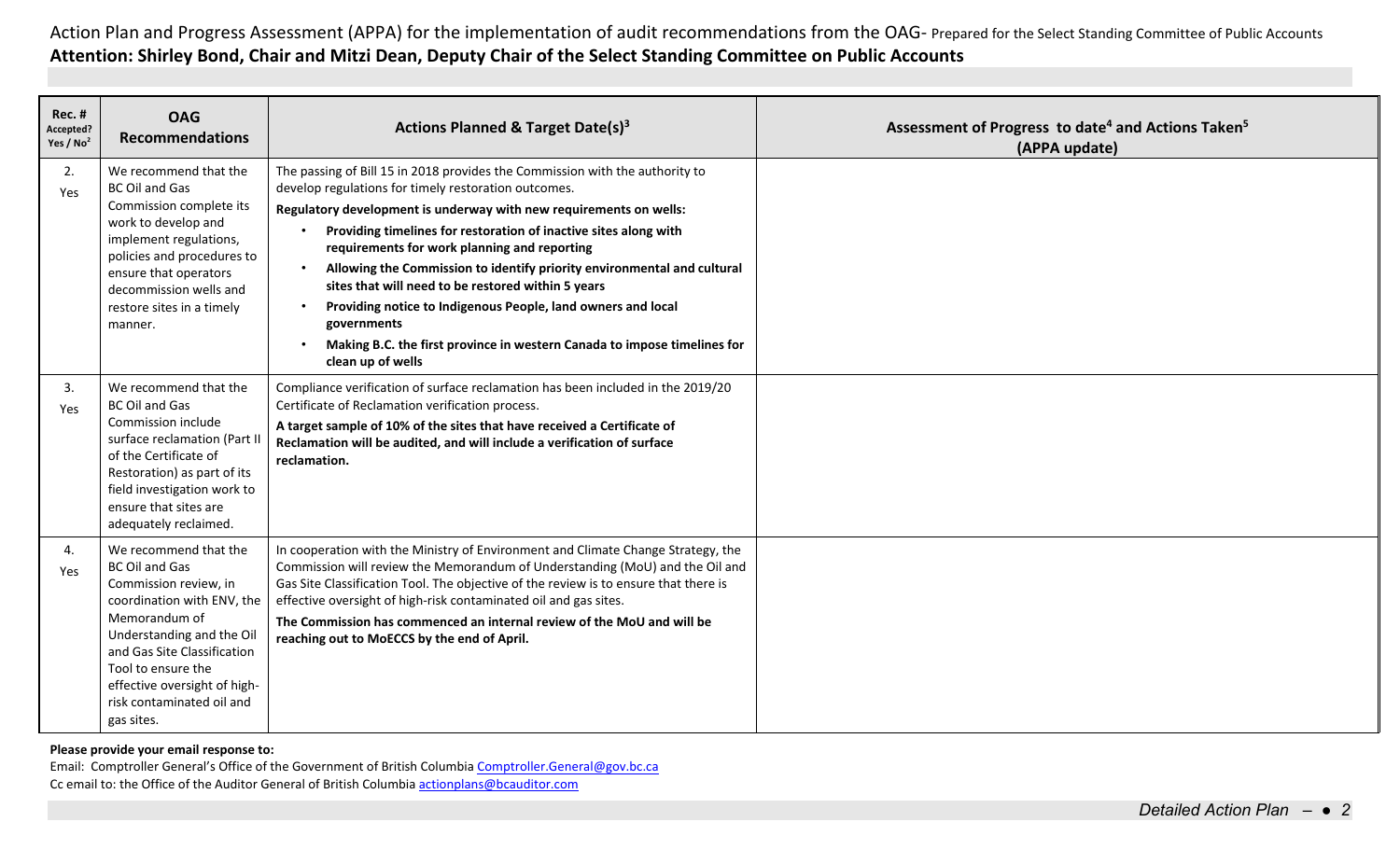| <b>Rec. #</b><br>Accepted?<br>Yes / $No2$ | <b>OAG</b><br><b>Recommendations</b>                                                                                                                                                                                                                                                                                               | Actions Planned & Target Date(s) <sup>3</sup>                                                                                                                                                                                                                                                                                                                                                                                                                                | Assessment of Progress to date <sup>4</sup> and Actions Taken <sup>5</sup><br>(APPA update) |
|-------------------------------------------|------------------------------------------------------------------------------------------------------------------------------------------------------------------------------------------------------------------------------------------------------------------------------------------------------------------------------------|------------------------------------------------------------------------------------------------------------------------------------------------------------------------------------------------------------------------------------------------------------------------------------------------------------------------------------------------------------------------------------------------------------------------------------------------------------------------------|---------------------------------------------------------------------------------------------|
| -5.<br>Yes                                | We recommend that the<br><b>BC Oil and Gas</b><br>Commission continue to<br>partner with local First<br>Nations to identify and<br>implement improvements<br>to restoration policies and<br>practices.                                                                                                                             | The Commission will continue partnering with Indigenous People from northeast<br>B.C. to restore former oil and gas industry sites and utilize the learnings in the<br>development of improved restoration requirements.<br>The Commission will continue to consult on the development of the Dormant Site<br>Regulation with Indigenous People.<br>Reclamation work is underway on two sites, work on a third will commence in<br>June and plans are underway for a fourth. |                                                                                             |
| -6.<br>Yes                                | We recommend that the<br><b>BC Oil and Gas</b><br>Commission report<br>annually on the outcomes<br>of site restoration<br>activities to ensure<br>transparency and<br>accountability to the<br>legislature, the public and<br>First Nations.                                                                                       | The Commission will report on the development and implementation of various<br>restoration initiatives, including annual outcomes of site restoration.<br>Public reporting of annual site restoration outcomes will be implemented by<br>March 31, 2020.                                                                                                                                                                                                                     |                                                                                             |
| 7.<br>Yes                                 | We recommend that the<br><b>BC Oil and Gas</b><br>Commission manage the<br>environmental risks of<br>legacy sites by using a risk<br>based approach to ensure<br>that any contamination is<br>identified and addressed,<br>including setting timelines<br>for completing the work,<br>and monitoring and<br>reporting on progress. | The Commission will improve the management of legacy sites. The improved<br>approach will:<br>Define environmental risks<br><b>Establish timelines</b><br>Provide for transparent reporting<br>$\bullet$<br>Incorporate monitoring<br>$\bullet$<br>The Commission has initiated a review of the legacy sites and related material. A<br>draft plan will be completed by March 31, 2020.                                                                                      |                                                                                             |

**Please provide your email response to:**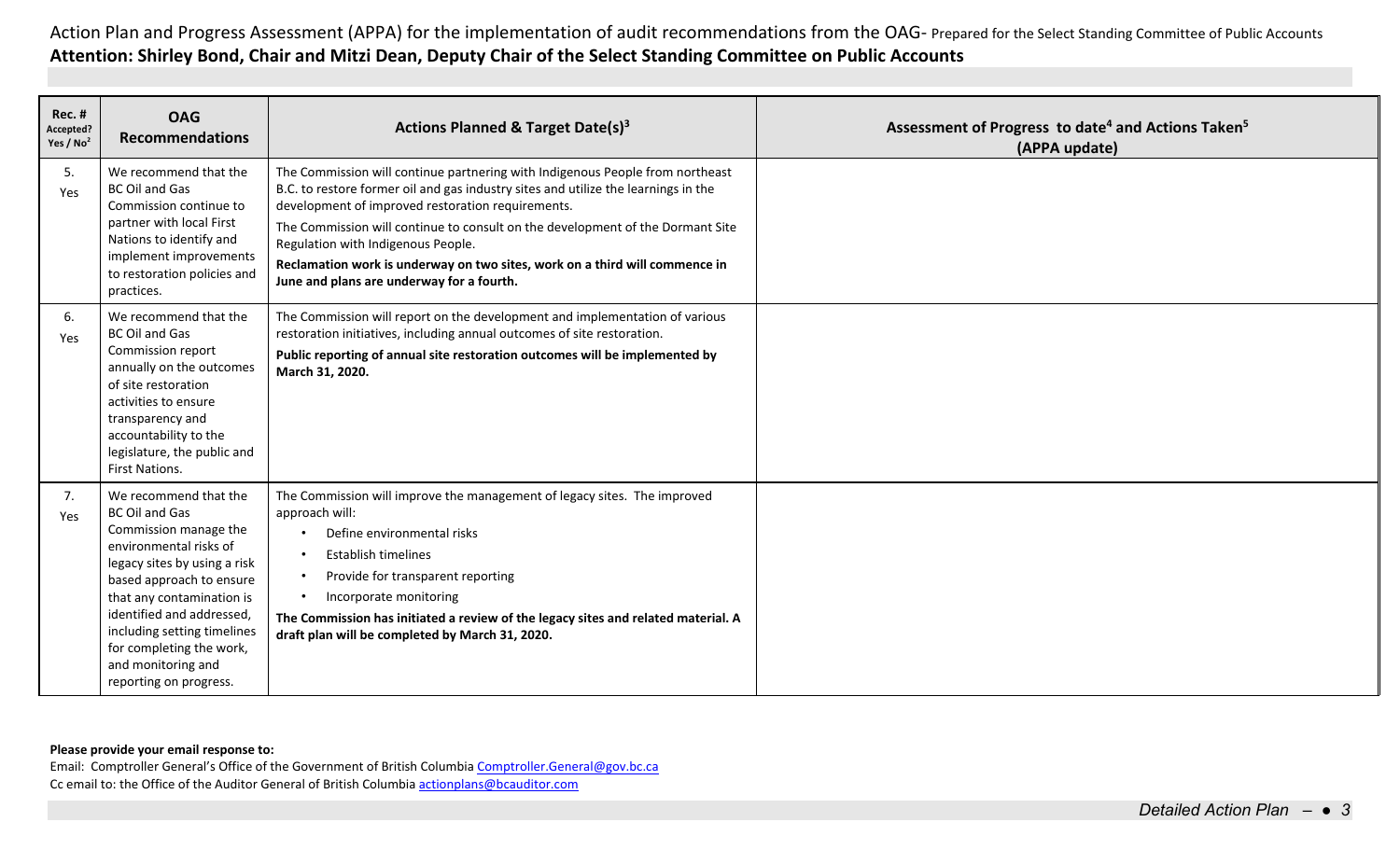| <b>Rec. #</b><br>Accepted?<br>Yes / No <sup>2</sup> | <b>OAG</b><br><b>Recommendations</b>                                                                                                                                                                                                                   | Actions Planned & Target Date(s) <sup>3</sup>                                                                                                                                                                                                                                                                                                                                                                                                                                                                                                                                                                                                                                                                                                                                                                                                                     | Assessment of Progress to date <sup>4</sup> and Actions Taken <sup>5</sup><br>(APPA update) |
|-----------------------------------------------------|--------------------------------------------------------------------------------------------------------------------------------------------------------------------------------------------------------------------------------------------------------|-------------------------------------------------------------------------------------------------------------------------------------------------------------------------------------------------------------------------------------------------------------------------------------------------------------------------------------------------------------------------------------------------------------------------------------------------------------------------------------------------------------------------------------------------------------------------------------------------------------------------------------------------------------------------------------------------------------------------------------------------------------------------------------------------------------------------------------------------------------------|---------------------------------------------------------------------------------------------|
| 8.<br>Yes                                           | We recommend that the<br><b>BC Oil and Gas</b><br>Commission continue<br>work to understand the<br>long-term environmental<br>risks of decommissioned<br>wells and restored sites,<br>and develop a plan to<br>mitigate those risks.                   | The Commission, in conjunction with Indigenous People, Geoscience BC,<br>universities, industry and others, will lead the development of a plan to explore the<br>long-term environmental risks of decommissioned wells and restored sites. The<br>plan will include additional monitoring and/or research based on the risks<br>identified.<br>A draft plan will be completed by December 31, 2019.                                                                                                                                                                                                                                                                                                                                                                                                                                                              |                                                                                             |
| 9.<br>Yes                                           | We recommend that the<br><b>BC Oil and Gas</b><br>Commission review the<br>Liability Management<br>Rating program to ensure<br>that it is responsive to<br>changing industry risks and<br>results in operators<br>covering their restoration<br>costs. | The Commission has begun to enhance its approach to Liability Management. The<br>Comprehensive Liability Management Plan:<br>Includes an improved method of estimating liability based on the site and<br>activity<br>Incorporates additional factors that help identify risk, the number of<br>$\bullet$<br>inactive sites, compliance history and remaining asset life<br>Includes a risk assessment model for additional oil and gas infrastructure,<br>$\bullet$<br>such as pipelines<br>Incorporates a set of operational and corporate risk indicators to identify<br>$\bullet$<br>high-risk companies<br>Integrates the above into a program that consistently and transparently<br>$\bullet$<br>applies financial assurance requirements for permit holders to mitigate<br>risk to public safety, the environment and the Orphan Site Reclamation<br>Fund |                                                                                             |
|                                                     |                                                                                                                                                                                                                                                        | Key deliverables include:<br>New orphan liability levy - IMPLEMENTED<br>Dormant Sites Regulation - Spring 2019<br>New liability model - Summer 2019<br>$\bullet$<br>Corporate health test - Fall 2019<br>$\bullet$<br>Integration of liability model and corporate health test into decision<br>making - Spring 2020                                                                                                                                                                                                                                                                                                                                                                                                                                                                                                                                              |                                                                                             |

**Please provide your email response to:**